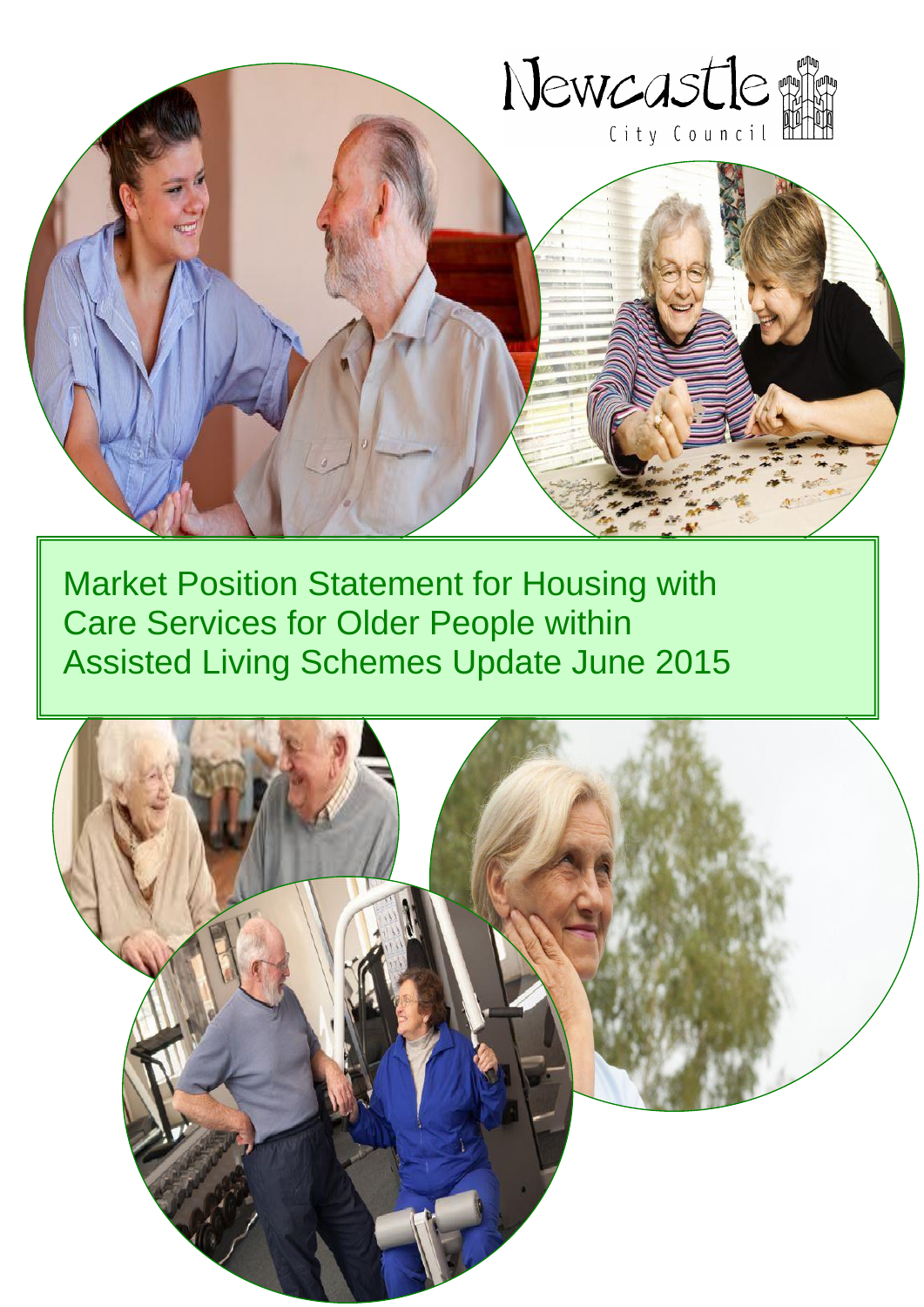# **Contents**

|                                                                                                                                                                                                                                                                                                                                                                                                                | 3  |  |  |
|----------------------------------------------------------------------------------------------------------------------------------------------------------------------------------------------------------------------------------------------------------------------------------------------------------------------------------------------------------------------------------------------------------------|----|--|--|
| Who is it for?                                                                                                                                                                                                                                                                                                                                                                                                 | 4  |  |  |
| Drivers for change                                                                                                                                                                                                                                                                                                                                                                                             | 4  |  |  |
| <b>What is a Market Position Statement?</b><br>5<br><b>Key Messages</b><br><b>Key Features of Assisted Living Schemes</b><br>6<br>What this means for Providers<br>6<br>7<br>What we do<br>8<br><b>Finances and funding</b><br>9<br>What do people say?<br>What do providers say?<br>What services in Newcastle will look like<br>What we will do<br>What business development opportunities will this create? |    |  |  |
|                                                                                                                                                                                                                                                                                                                                                                                                                |    |  |  |
|                                                                                                                                                                                                                                                                                                                                                                                                                |    |  |  |
| <b>What's happening in Newcastle?</b>                                                                                                                                                                                                                                                                                                                                                                          |    |  |  |
|                                                                                                                                                                                                                                                                                                                                                                                                                |    |  |  |
|                                                                                                                                                                                                                                                                                                                                                                                                                |    |  |  |
|                                                                                                                                                                                                                                                                                                                                                                                                                | 10 |  |  |
|                                                                                                                                                                                                                                                                                                                                                                                                                | 10 |  |  |
|                                                                                                                                                                                                                                                                                                                                                                                                                | 11 |  |  |
|                                                                                                                                                                                                                                                                                                                                                                                                                | 11 |  |  |
|                                                                                                                                                                                                                                                                                                                                                                                                                | 12 |  |  |
| How Newcastle Council will help providers be fit for the future                                                                                                                                                                                                                                                                                                                                                | 12 |  |  |
| <b>Key contacts</b>                                                                                                                                                                                                                                                                                                                                                                                            | 13 |  |  |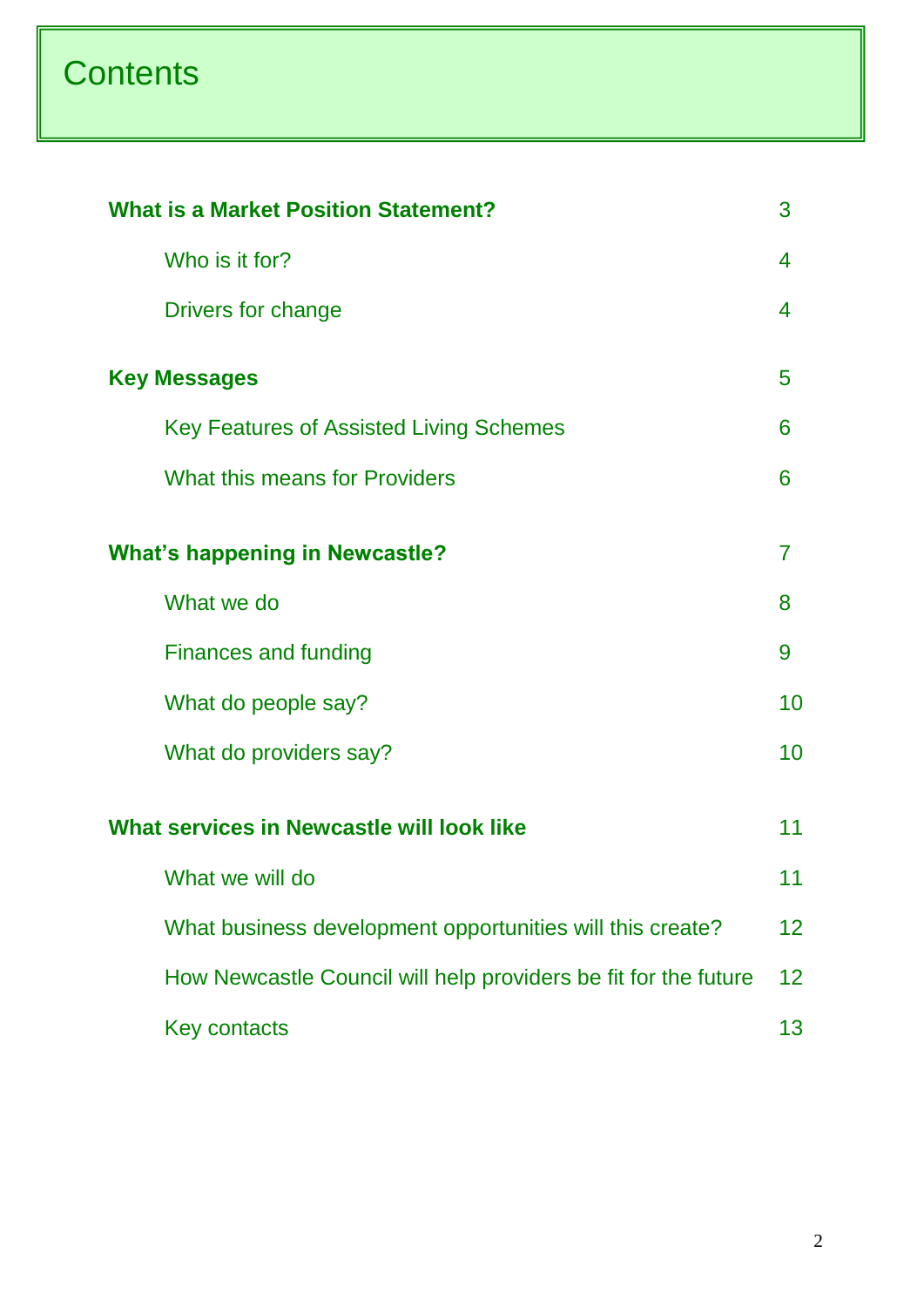

#### "As a co-operative Council, we will seek out opportunities to work alongside our communities."

(Leader of the Council, Councillor Nick Forbes, Let's Talk Newcastle, Newcastle City Council budget proposals 2013 – 2016)

"Market Position Statements should…be seen as the start of a creative dialogue between the local authority and its public, private and voluntary sector providers". Developing a Market Position Statement for Adult

Social Care (IPC Oxford Brookes, Feb 2011)

## What is a Market Position Statement?

Newcastle Council aspires to be a cooperative council, ensuring services are delivered in cooperation with communities, to inform choices about priorities, how services can be delivered in the future and how to achieve a balance between those services which are available to everyone and those that are for people with an assessed social care need.

Market Position Statements are the first step towards achieving the cooperative ideal in the commissioning of services. These documents are designed to help Adult Social Care and Housing providers and the people who use services in Newcastle understand what is currently on offer in the City, and also what the Council thinks services might look like in the future.

Newcastle City Council is producing a range of these documents, looking at different client groups and service models in the City.

In developing these documents the Council have spoken to people that use social care services, the people that work in services and the organisations that run them to understand what they think of what's currently on offer and how they would like to see it change.

We want to use this document as the start of a conversation with providers, carers and people who use services about the vision for the future of our housing with care market in Newcastle.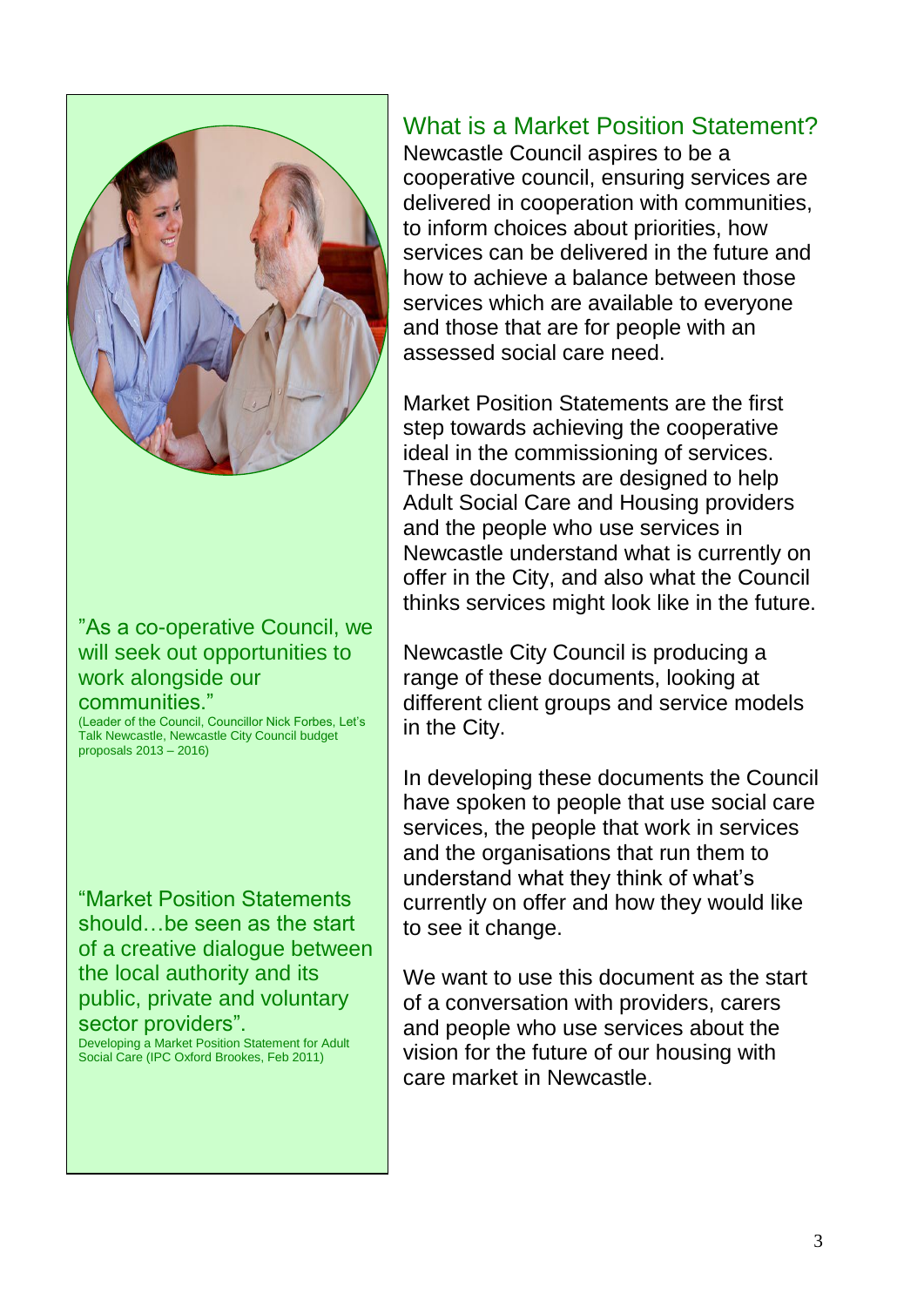## **Drivers for Change**

The **Care Act 2014** sets out the biggest reform to the social care system for over 60 years; placing a new statutory duty on local authorities to promote a wider offer for adults and carers in need of support.

Within the act it states that "Local authorities must consider how to meet each person's specific needs rather than simply considering what service they will fit into. The concept of meeting needs also recognises that modern care and support can be provided in any number of ways, with new models emerging all the time, rather than the previous legislation which focuses primarily on traditional models of residential and domiciliary care."

"The ambition is for local authorities to influence and drive the pace of change for their whole market, leading to a sustainable and diverse range of care and support providers, continuously improving quality and choice, and delivering better, innovative and cost-effective outcomes that promote the wellbeing of people who need care and support."

## Who is it for?

This document is aimed at:

- **-** existing and potential providers of housing with care services and scheme developers, who will be able to use the information presented to develop their business plans to deliver new service models and ways of working which are innovative and deliver flexible housing models that meet the needs of people as they age;
- **-** community stakeholders, including people who need care and support and their carers, to determine whether the types of housing we are seeking are the types of housing older people actually want to live in;
- **-** voluntary and community organisations and community and faith groups who make a key contribution to building and maintaining individual and community independence. We hope these partners, who may or may not deliver commissioned services, will be able to use the Position Statement to understand how their offers support older people living in assisted living accommodation in the city;
- **-** health colleagues, who will be crucial partners in ensuring appropriate health interventions are delivered alongside social care interventions within assisted living schemes to enable older people to remain at home for as long as possible.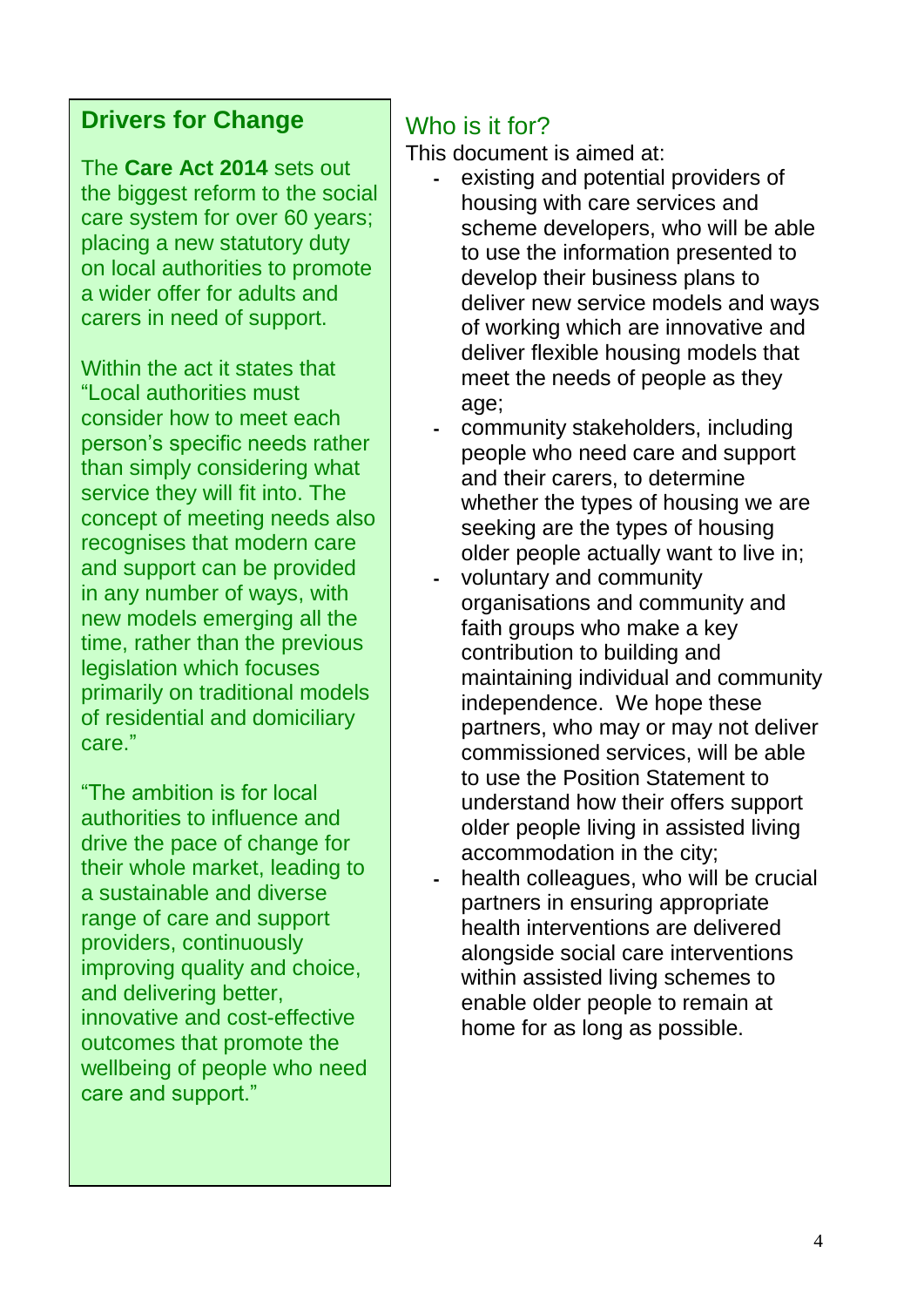## **Drivers for Change**

The **Care Act** has had a major impact on the Council in relation to its Adult Social Care responsibilities, extending existing duties and adding new duties.

Some of the major changes being brought about by the act are:

- The Council will have a duty to;
	- o improve integration with Health partners
	- o provide preventative services
	- o provide information and advice signposting
	- o assess any adult with a need for a care and support service
	- o facilitate a marketplace that offers a diverse range of high quality and appropriate services
- A national eligibility criteria
- A cap on care costs
- Establishment of universal deferred payment scheme

As the reforms are so far reaching, and changes to the financial position will not be clear for some months, it is difficult to plan ahead at this time.

#### Key Messages

Newcastle's population is ageing and there are currently insufficient housing options available to respond to the needs of people as they age.

There is an overall predicted increase in the population of Newcastle from 282,500 in 2012 to 298,700 by 2021; a growth of 16,200, or 5.7% of the population over the forecast period. The most significant feature in the population projections is the projected growth of older people in the 65+ age group, a rise of 6.7% by 2016 and 15% by 2021<sup>1</sup>.

With an ageing population, we expect there to be an increased demand for flexible accommodation, support and care services that are appropriate for the requirements of people with age related disabilities over the coming years.

Because age-related disabilities are progressive, accommodation options need to be accessible and easily adapted to meet the changing needs of tenants, including those with dementia. The provision of a range of accommodation options will also mean that older people can continue to exercise choice and control as their needs change. A separate Market Position Statement is currently being developed which will focus on specialist housing options for people with dementia.

In response, Newcastle City Council is committed over the next 5 years to providing a broader choice of housing options, including increasing the number and range of housing based models of care to meet the needs of people as they age.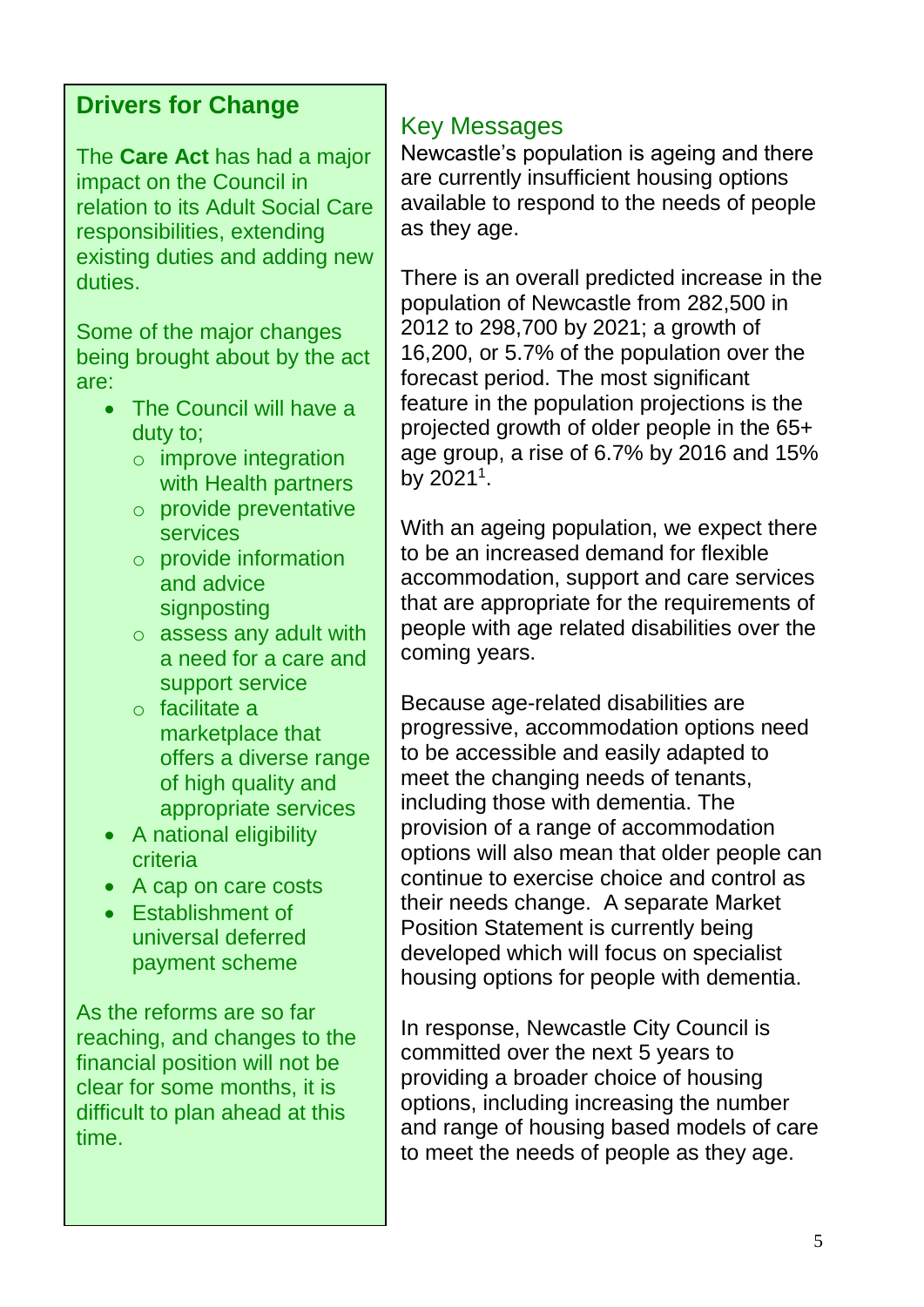## Drivers for Change

- White Paper 'Caring for our future'
- Housing LIN/ADASS Strategic Housing for Older People (SHOP) Resource Pack, 'Planning, designing and delivering housing that older people want'
- Lifetime Homes, Lifetime Neighbourhoods (2008)
- Newcastle's Older People's Housing Delivery Plan 2013 – 2018
- Newcastle's Commissioning for Prevention and Independence – Market Position Statement
- Newcastle's Whole System, Whole Community Concept for **Prevention Project**
- Newcastle's Housing for Older People Market Position Statement (January 2013)

This approach will make an important contribution to our commitment to provide age friendly places and neighbourhoods, helping older people live independently for as long as possible and be connected to their communities.

At the same time, the Council is committed to substantially reduce its use of residential care services for older people by 2020 and this approach will help us to meet this commitment, by providing housing options that offer genuine alternatives to residential care.

As Council budgets reduce, we increasingly need to find new, innovative and cost effective ways of delivering services, which prevent people's needs from increasing and, wherever possible, reduce people's need for statutory services and enable people to do things for themselves.

#### What this means for providers

We want to increase the number of assisted living schemes that meet the requirements of older people in terms of design and location, ensuring they can be easily adapted to meet changing needs.

Assisted living, also referred to as extra care housing, offers accommodation for older people, with an on site presence of care staff 24 hours a day, 7 days a week. Tenants are also supported with domestic tasks, such as cleaning and laundry and offered practical help and support with queries such as housing benefit entitlement and tenancy management.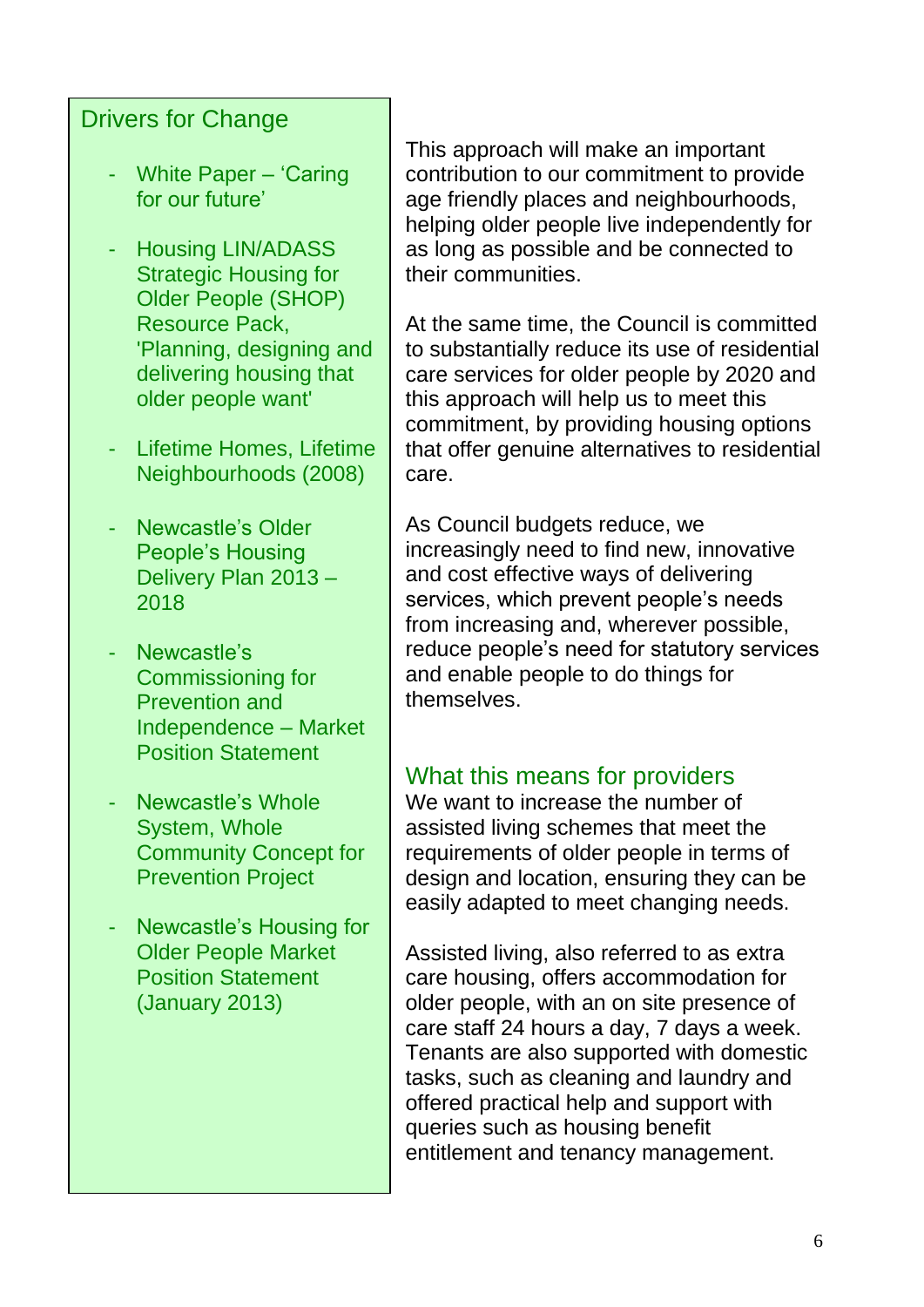## Key Features of future Assisted Living schemes:

- Seeking to increase the numbers and range of schemes, including dementia-specific models;
- Good location, close to shops with good public transport links;
- Accessible and attractive building design that can be easily adapted, including telecare;
- Flexible and Innovative care and support provision;
- Shift away from block hours commissioning;
- Shift away from commissioning which is task-oriented and time focused;
- Move towards commissioning based on outcomes achieved;
- Move towards commissioning based on allocated personal budget;
- Community facing

We want assisted living schemes to offer flexible care and support options which are adaptable to meet changing and emergency need, with a greater focus on prevention and early intervention that helps people stay in their own homes.

We want to move away from commissioning block hours of care, towards a model based on outcomes achieved. An increasing number of older people purchase their care via personal budgets and social care providers will need to consider how they can use their on site presence to promote themselves as the provider of choice, by delivering flexible support, reacting to an individual's changing needs and wishes on a daily basis if necessary.

We want assisted living schemes to play a role in supporting community networks, to be front facing in order to meet tenants and potentially support the wider communities' social needs.

We also want to develop assisted living for people with dementia. A separate Market Position Statement has been developed which outlines our intentions for the provision of specialist housing options for people with dementia.

We see this as an opportunity to work collaboratively with a range of partners to shape the market in Newcastle.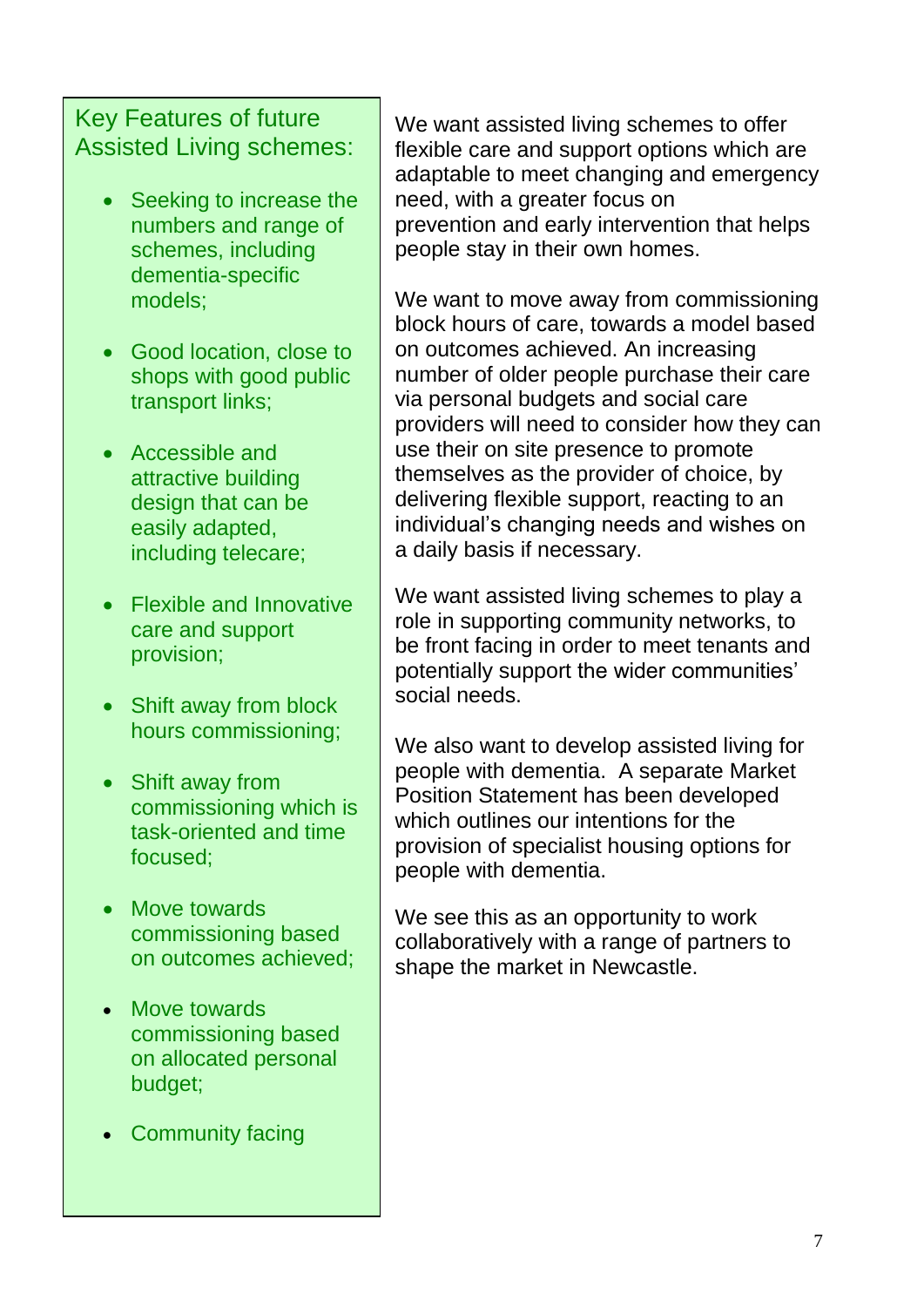#### What we do

Park View Grange in Blakelaw provides 44 one and two bedroom apartments for rent. Comfort Call provides on site domiciliary care services and Anchor Trust provides housing related support services and is also the landlord of the scheme.

Bowmont House on Newcastle Great Park provides 40 two bedroom apartments for rent. Age UK Newcastle provides on site domiciliary care services. Bernicia provides housing related support services and is also the landlord of the scheme. Meals are currently provided as part of the tenancy agreement.

Pilgrims Court in Jesmond is owned and run by Methodist Homes Association and provides 41 one and two bedroom apartments for rent.

## What's happening in Newcastle?

Changes brought about by the Care Act mean that Newcastle City Council funds social care for people that are deemed as eligible for services and financially assessed as unable to pay for those services themselves. We will also signpost people to appropriate services no matter what their level of eligibility is.

We also support a number of organisations through a variety of funding streams, including the Newcastle Fund and Public Health monies. Many of these services support people that would not be eligible for services, either in the short or long term, and these services prevent people's needs escalating thereby reducing demand on statutory services.

There are currently two assisted living schemes operating in Newcastle, providing 84 units of accommodation to older people who are eligible for services. The Council directly commissions care and support at these schemes.

A further scheme in Jesmond provides 41 units of accommodation and can be accessed by eligible older people via a Direct Payment or by people who pay for their own care.

In order to be considered for assisted living, people need to be registered on the Tyne and Wear Homes scheme. Prospective tenants of assisted living schemes need to have care and housing needs or live with someone with care needs and meet the eligibility criteria for extra care or supported accommodation. Each application for assisted living is considered via an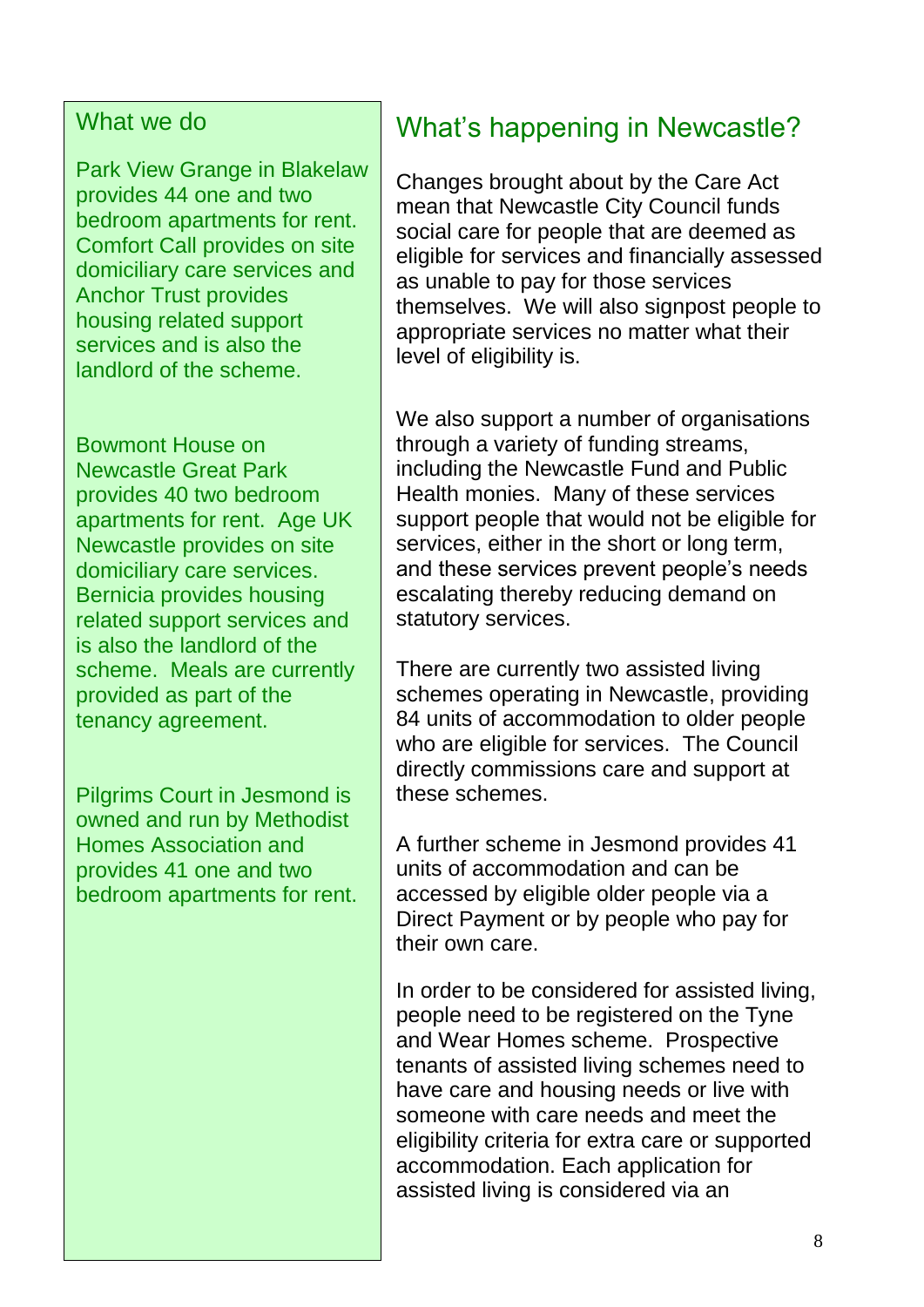#### What we do

The table below illustrates the Allocation Policy mix for Park View Grange and Bowmont House against the actual current tenant mix.

| <b>Split</b>  | Model    | <b>Actual</b> |
|---------------|----------|---------------|
| High          | 34 (40%) | 17 (20%)      |
| <b>Medium</b> | 25 (30%) | 23 (27%)      |
| Low           | 25 (30%) | 23 (27%)      |
| No Care       |          | 25            |

As at November 2013

Current day and overnight staffing arrangements:

| <b>Scheme</b>  | <b>Commissi</b><br>-oned<br>hours | <b>Overnight</b><br>service |
|----------------|-----------------------------------|-----------------------------|
| Park           | 418 hours                         | 1 carer                     |
| <b>View</b>    | per week                          |                             |
| Grange         |                                   |                             |
| <b>Bowmont</b> | 400 hours                         | 2 carers                    |
| House          | per week                          |                             |

allocations panel. The purpose of the allocations panel is to ensure the process for agreeing allocations is fair and equitable. When determining who will be selected the panel will look at applicants long term care needs as well as giving consideration to:

- the applicants general suitability for the scheme
- the current mix or residents in the schemes
- the applicant and their carers social and financial wellbeing
- the need to release high demand accommodation
- any commissioning issues

In assisted living schemes, all tenants are charged a rent and service charge. There is also an additional charge for housingrelated support. Most tenants in Newcastle's extra care schemes are in receipt of housing benefit which covers the rent and service charge while Supporting People funding covers the support charge for those who are eligible.

Assisted living schemes offer the security of having care staff on site 24:7 to respond to planned and emergency needs. The Council commissions block hours of domiciliary care in the current extra care schemes, which includes the provision of care overnight for those who need it.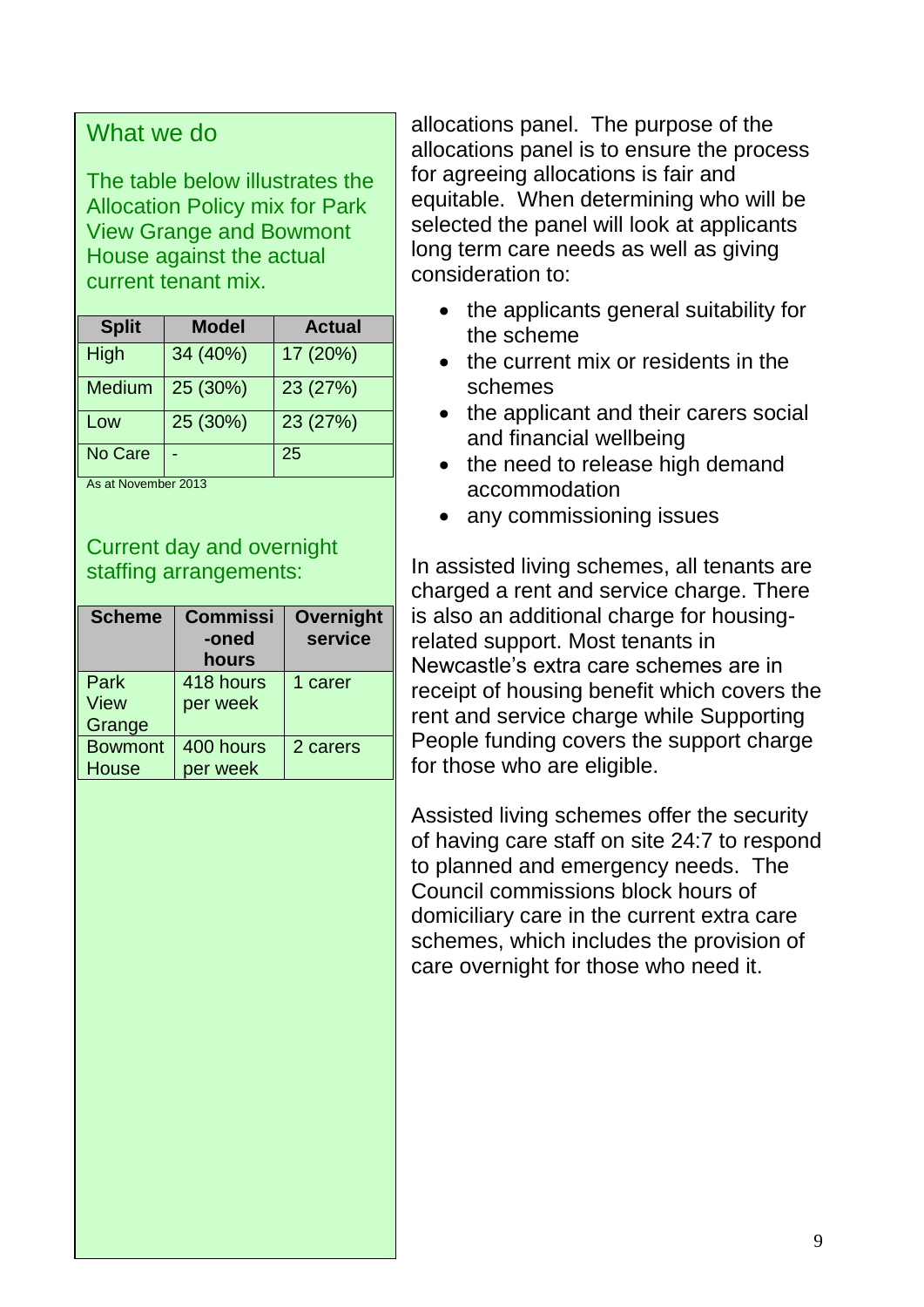#### The majority of the adult social care budget is spent on services for older people



Currently over a third of older people choose to manage their own care provision through direct payments and this figure is expected to increase as more people are encouraged to take up this option.



## Finances and funding

The table below shows how the Council's gross expenditure on extra care schemes with independent providers over the last five years has increased as new schemes have been built in Newcastle.

|         | Spend on    | Spend   | <b>Total</b> |
|---------|-------------|---------|--------------|
|         | domiciliary | on      | <b>Gross</b> |
|         | care        | housing | Spend        |
|         | services    | related |              |
|         |             | support |              |
| 2012/13 | £493,723    | £40,080 | £539,529     |
| 2011/12 | £526,209    | £40,080 | £566,289     |
| 2010/11 | £476,567    | £40,080 | £516,647     |
| 2009/10 | £209,371    | £10,953 | £220,324     |

#### **Investment**

Our current investment plans are set out in the 2012/2013 Fairer Housing Delivery Plan approved by Council in September 2012. The Council set aside up to £25M in 2012 to fund new housing. This programme (the Future Homes Fund) will help us to meet a range of housing needs and to regenerate brownfield sites in the City. It contains an allocation of funding which will be used to support older persons specialist housing development. But this fund is limited and the Council still needs to draw in other resources such as HCA grant to fulfill our ambitions for older persons housing.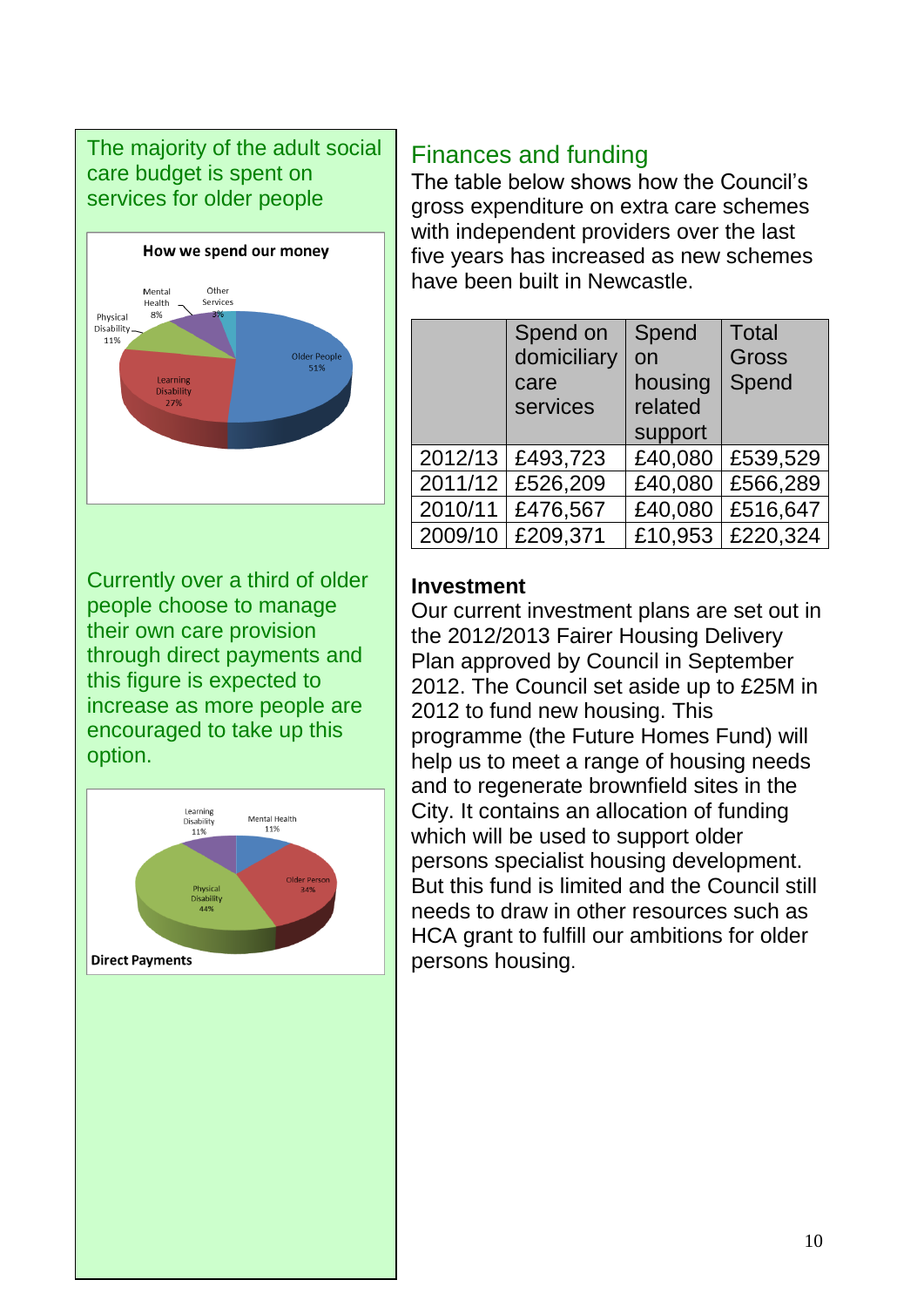"Older People want a secure place to live. If they require help to do everyday living tasks they need continuity of care and enough time for them to have their care needs met in a dignified manner. They also need the company of other people and their own private space with their own front door"

"Deteriorating conditions older people have and the progressive nature of many of these conditions rightly demands flexible and variable living contexts. There has been too little variety in the past and the response to changes in conditions is generally too slow"

"Many (older people) are familiar with information and communication technology; we need continued and increasing access to that as we become less mobile in order to support mental health. Skype can provide so much more than an afternoons bingo!"

"Needs to be in an area where it is safe to venture out"

"(If) heating was piped through all the flats, no-one would be cold"

"(Schemes) could be used for learning different things, for example pc's, knitting, bingo etc. This would also be a great place for (older people) to meet"

"Discrete home automation should be looked into for both existing homes as well as any new builds to give as much resident independence and to reduce direct carer input as (much as) possible"

"Can we separate care and support please? They are different things. Many older people might well need support at home without a need for more expensive "care" services"

"Need good communication between services and flexibility of resources so that changing needs can be met"

"People who have debilitating conditions cannot predict what their (future) needs will be. Housing accommodation and services have to be adapted to need as needs change"

## What do people say?

Feedback from people living in assisted living schemes during Council inspections suggests that they feel empowered to be as independent as possible while feeling safe, well supported and fully involved in any care they receive.

People have said that they have opportunities to be involved in the running of the schemes and control over their lives through representation on tenants' panels, focus groups, forums and events, regular tenants' meetings and tenant led activities.

### What do providers say?

During the autumn of 2013 we worked with providers to look at how they would want this market to develop.

They said that while they would want to move away from block contracting, they would need a minimum number of hours to be in place in order to retain their staff. Some also suggested it would be useful to move away from an hourly rate for care as this would give flexibility to support people to use their budgets to meet wellbeing outcomes.

Providers agreed the need to work both flexibly and cooperatively in order to support people well and allow them to remain in their own homes for as long as possible, including helping people to better meet their health needs by developing appropriate responses with health services. They also recognised that a successful assisted living service would need to be innovative in design and offer support to people with a wide range of needs.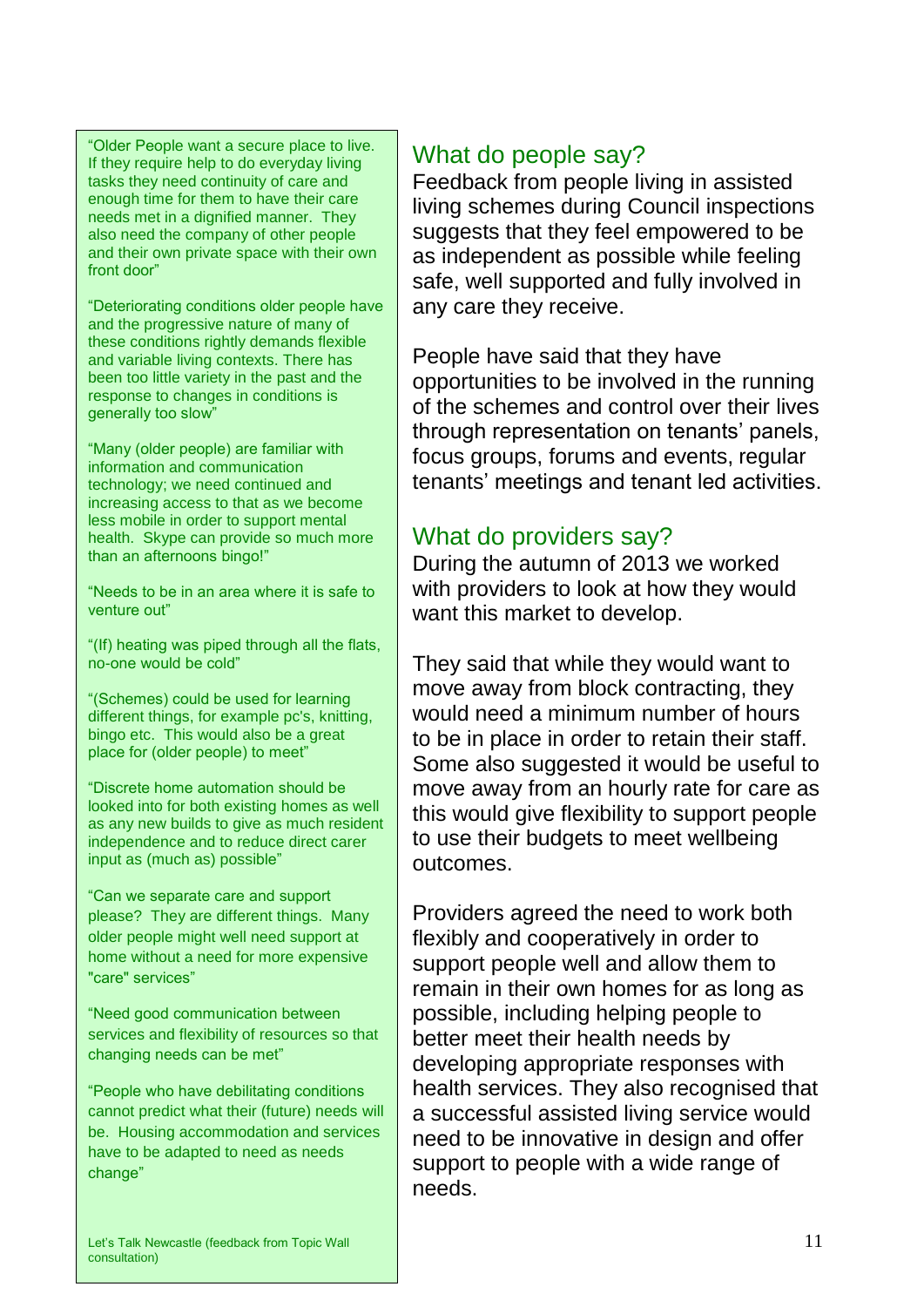#### What we will do

The Council will:

- Develop a single housing with care framework
- Proceed with the build of a new 40 unit assisted living scheme, located in Newbiggin Hall. This is due for completion in Autumn 2014
- Proceed with the build of a further 38 unit assisted living scheme, located in Kenton. This is due for completion early 2015
- Identify further Council owned sites, suitable for older people's specialist housing, including dementia specific housing
- Support providers to develop innovative models of delivery
- **Work with providers to** develop an outcomes tool
- **Work with providers to** agree flexible support packages
- Work with both health colleagues and providers to offer the best support

<u>possible pro</u>

## What services in Newcastle will look like

We want to increase the number and range of assisted living schemes for rent that meet the requirements of older people in terms of design, location and the support services on offer.

People will be able to live in assisted living schemes for as long as possible, by focusing on prevention and early intervention, and providing responsive services that can meet changing and emergency needs in order to avoid unnecessary crisis interventions, such as admissions into residential care or hospital.

We are in the process of developing two new assisted living schemes in the City and are looking for domiciliary care providers who can work with people and develop innovative solutions to help them stay in their community and enjoy a good quality of life.

We want assisted living schemes to have a range of health and care services delivered into them; ensuring they can remain lifetime homes, by supporting reablement, intermediate care and end of life care. To do this, domiciliary and housing related support providers will need to engage effectively with primary health care and hospitals to support an integrated approach across housing, health and social care for older people.

The Council's older people's housing delivery plan 2013 – 2018 has identified a range of council owned sites for older people's specialist housing.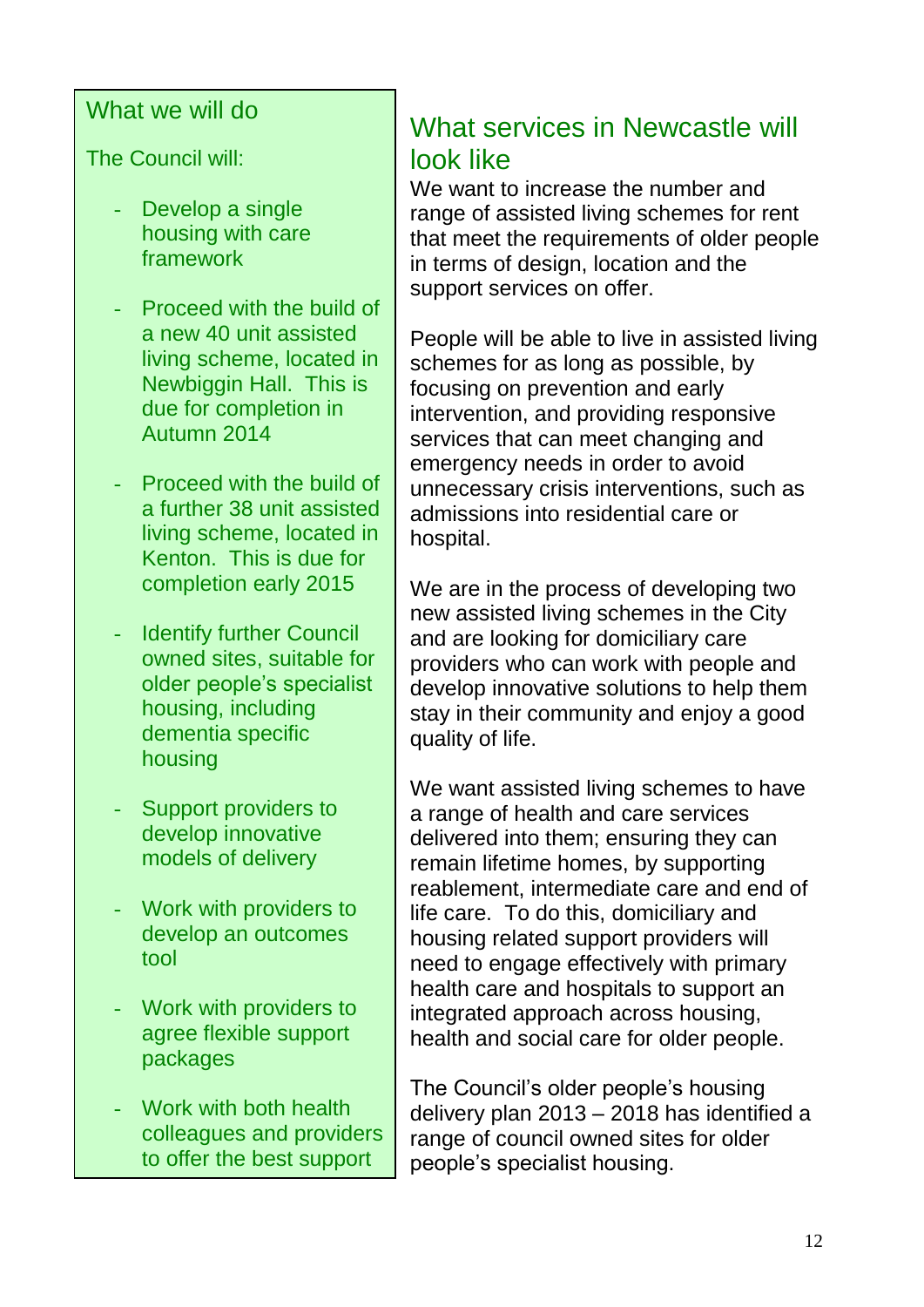## **How Newcastle Council will help providers be fit for the future**

The Council will support the facilitation of the market and the development of the services described in this document by:

- hosting regular events for providers to meet and discuss future plans with other providers and also Commissioners of services
- providing information on what the plans are of other local authorities in the region

We will support the development of well designed housing options, with a focus on design features that improve health and wellbeing in later life

## What business development opportunities will this create?

Several opportunities for a range of providers arise as a result of these market developments.

Our current assisted living schemes are based on block commissioned care hours. We want new schemes to move away from this type of model and move towards a model that delivers a service that is based on outcomes achieved, for example e.g., by supporting people to use their personal budgets flexibly in order to maximise outcomes; working with nontraditional services, e.g. cultural sector providers, to develop new and innovative responses to minimising social isolation or improving emotional health and wellbeing.

There is also the potential opportunity for care staff in the scheme to also support older people living in the community, thus reducing 'down time'.

We intend to establish a single housing with care framework to run from 2013 - 2018, which will include a range of general and dementia specific services, ensuring that there is an alternative, competitive offer to residential care.